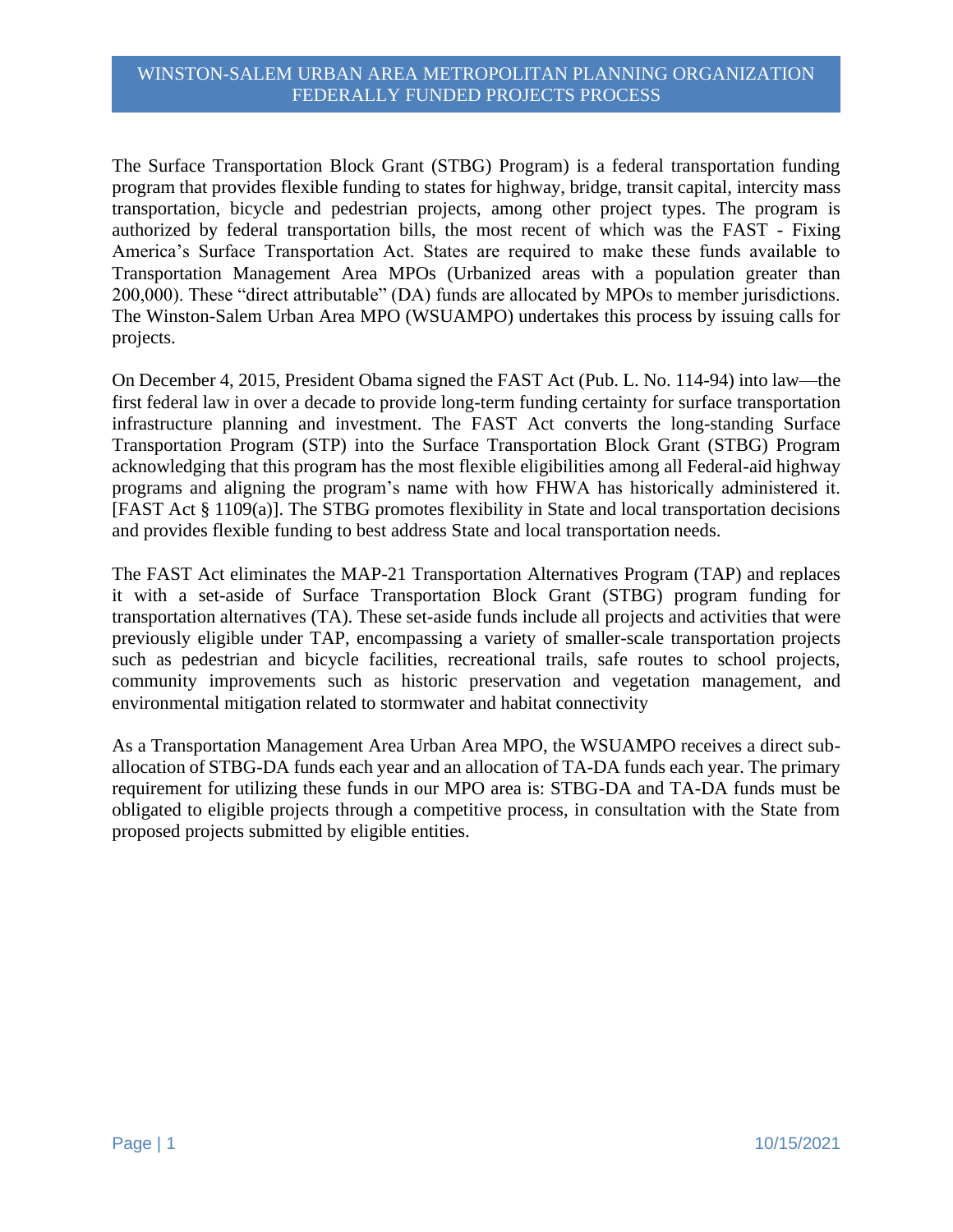## **Programming STBG-DA and TA-DA Projects**

- 1. The MPO Staff contacts NCDOT's Division of Planning and Programming (DPP) to determine available STBG-DA and TA-DA funds.
- 2. MPO staff meets to develop a Draft Fiscal Year Program. MPO staff develops the parameters for the biannual *Call for Projects* (Minimum and Maximum project costs, Project Submittal Method, Eligibility, Monthly Project Updates sent to: MPO and NCDOT, etc…)
- 3. MPO staff will hold a biannual *Federal Funding Workshop*. The workshop will address the call for projects parameters, required documentation, timelines, budget issues, project delivery expectations, etc.
- 4. The TAC approves the call for projects, parameters, required documentation, criteria, timelines, budget, project delivery expectations, etc.
- 5. MPO staff initiates the biennial *Call for Projects*.
- 6. Jurisdictions submit projects ranked on their preference.
- 7. A project selection committee is formed to review projects ranked based on the criteria approved by The TAC. The committee will take into consideration, during its review, the jurisdiction preferences to ensure a competitive yet equitable distribution of funds.
- 8. The TAC takes formal action to program projects with available STBG-DA and TA-DA funding. The TAC must approve the project(s) and its action must state the funding committed based upon the applicable estimated cost of preliminary engineering (PE), right of way (ROW), and construction phase of the project as well as a schedule to accomplish each phase of the project. The MPO shall also document that the scope of work meets the eligibility requirements.
- 9. The DPP of NCDOT programs the project(s) based upon the information submitted with Board of Transportation concurrence. With concurrence, the DPP of NCDOT assigns individual STIP Project Numbers for each project.
- 10. The MPO identifies the Local Governmental Entity (LGE) that will administer the project in accordance with the STBG-DA Independent Project Guidelines.
- 11. The Local Programs Management Office (LPMO) will assign a NCDOT Project Manager (NCDOT PM) to coordinate the project for NCDOT. The NCDOT PM works with the LGE to execute an agreement to define funding and project responsibilities.

## **Implementing STBG-DA and TA-DA Projects**

12. LGE MUST review and familiarize themselves with the Local Programs Management Handbook and updates:

https://connect.ncdot.gov/municipalities/Funding/Pages/LPM%20Handbook.aspx

- 13. The LGE will request an agreement through NCDOT's Project Management Tool (The EBS portal).
- 14. NCDOT's Local Projects Management Office (LPMO) will develop a Project Agreement based on the Project Information Data Sheet (PIDS) found on the EBS portal for all phases: Design (if applicable), Right-of-Way (ROW), Construction, etc. The agreement must be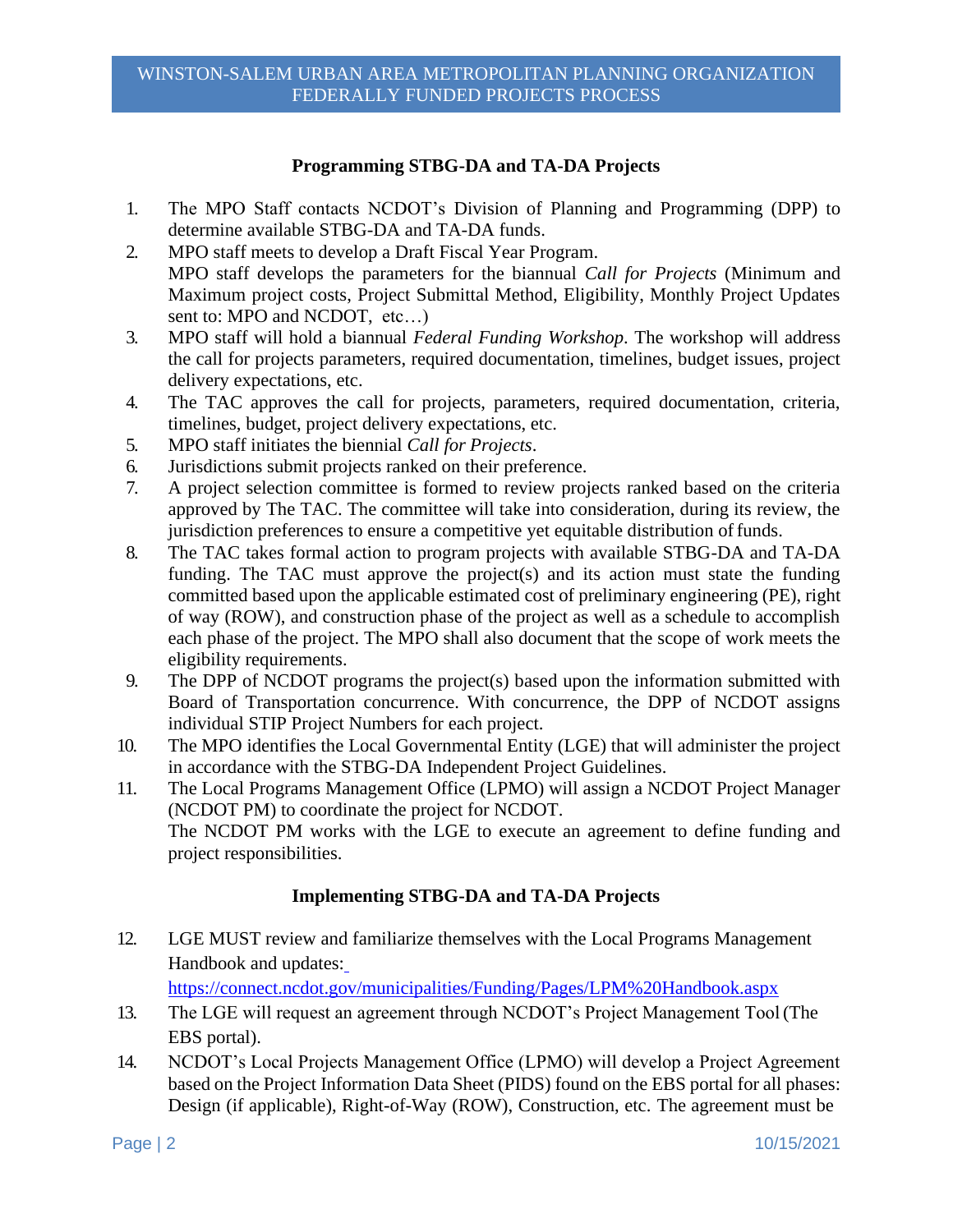executed, and any required planning documents approved prior to NCDOT authorizing project specific phases: Design, ROW, Construction, etc. The agreement will define the project's location and whether the proposal is on a state or locally owned facility. The agreement will also specify the maintenance and liability responsibilities for the completed project.

- 15. The LGE will oversee project implementation once a project agreement is executed. The LGE ensures the terms of the agreement are adhered to for reimbursement.
- 16. NCDOT Authorizes Preliminary Engineering (If this is a reimbursable phase of work).
- 17. The LGE will prepare the Request for Letters of Interest (RFLOI) and advertise it after review and approval from LPMO.
- 18. LMPO will approve the consultant selection as well as review and approve the unexecuted agreement between LGE and the consultant.
- 19. The LGE will complete the preliminary engineering for the project. For projects requiring a document more comprehensive than a Type I Categorical Exclusion, a file copy of the approved planning environmental document should be forwarded to the NCDOT PM prior to, or with the request for ROW authorization for all projects.

(**Note:** The LGE is responsible for evaluating the need for the facility (i.e., generators, safety, continuity, integration, existing or projected traffic) and public involvement.

The LGE is responsible for certification to the Department that local governing standards and generally accepted engineering practices have been adhered to and a professional engineer has sealed the plans.)

(**Note:** The LGE may use a Professional Engineering Firm (PEF) or in-house planning efforts. If a PEF is used, the LGE shall select a consultant in accordance with federal and State guidelines for procurement. The consultant selected to perform engineering services on a state maintained roadway must be pre-approved by NCDOT.)

If PE and/or ROW is/are not a reimbursable phase(s) of work plans must still be approved and ROW certified by NCDOT if any other phase of work receives federal money.

20. The LGE submits invoices to the NCDOT PM, at least once every six (6) months for engineering costs incurred as specified in the agreement. The invoice should note the project number and whether the invoice is a partial or final invoice. Proof of payment and supporting documentation is not necessary if the governmental entity is reporting under the Single Audit Act.

(**Note:** The STBG-DA and TAP-DA programs are cost reimbursement programs with reimbursement on a quarterly basis. As per the North Carolina Board of Transportation's (NCBOT) Policy on Federally Funded Projects Selected by Entities Other than the NCBOT, the LGE is responsible for providing at least the 20% project matching funds to the STBG-DA funds authorized and all costs greater than the authorized STBG-DA funding. Additional funding can be authorized with the use of a supplemental agreement pending TAC approval.)

- 21. Preliminary designs will be submitted by the LGE for review and approval by NCDOT PM. Preliminary design plans are to show design, profiles, typical section, construction limits, drainage, and proposed ROW and /or easements. The project shall be designed in accordance with federal and State regulations as well as AASHTO standards. A plan showing utility conflicts shall also be included with the final plans.
- 22. NCDOT PM and PDEA approves the planning document.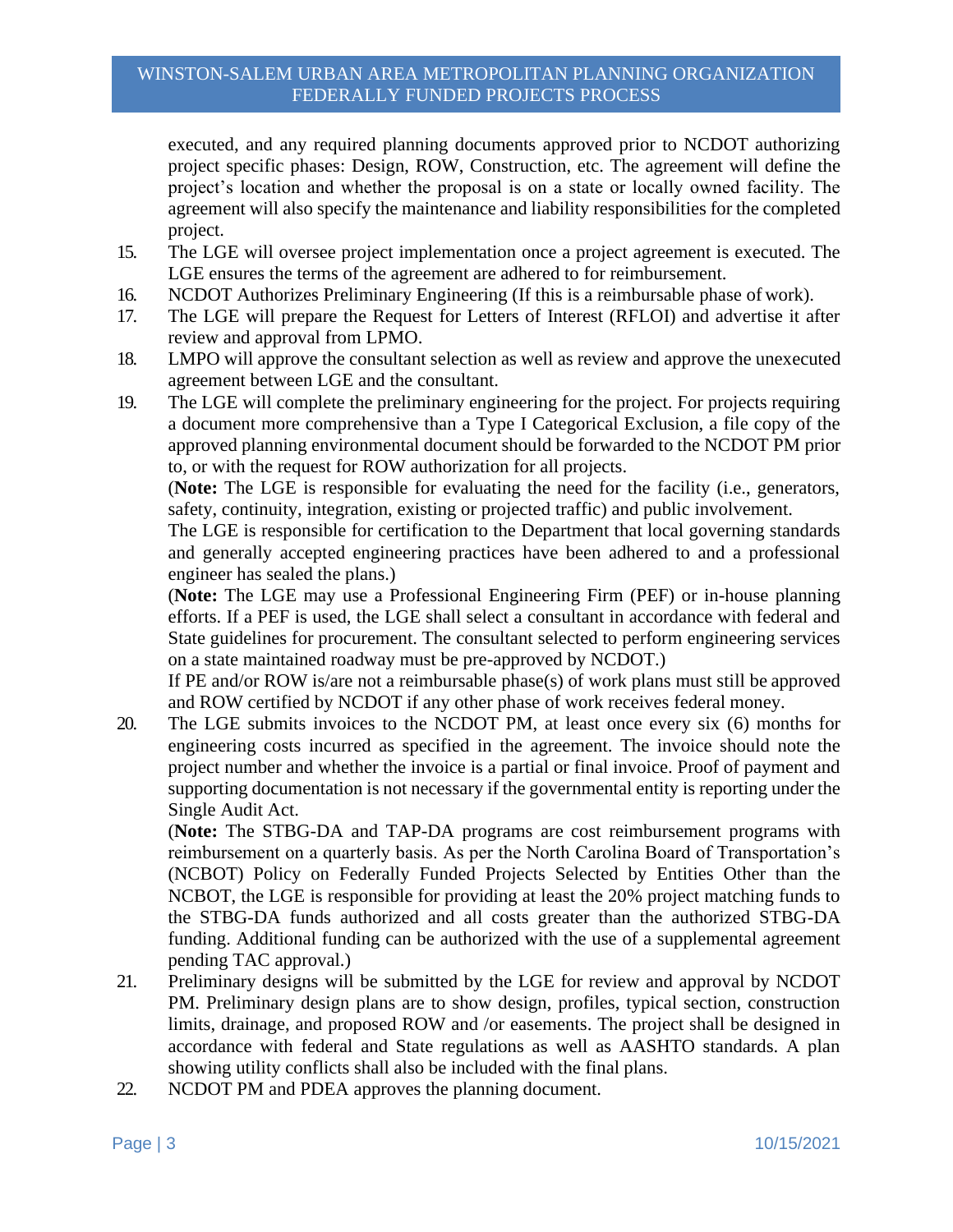- 23. The LGE obtains any required permits for the project and verifies to the NCDOT PM that all such required permits have been obtained and have not expired prior to project construction.
- 24. NCDOT authorizes ROW funding upon completion of the environmental document and receipt of a request for ROW funding in the listed dollar amount per the attached preliminary plans. The LGE is responsible for the acquisition of ROW or easements and such acquisition must be certified in accordance with the Federal Aid Policy Guide, Part 710. Certification of existing municipally owned ROW shall be in accordance with procedures governing the acquisition of ROW. ROW costs or utility relocation costs incurred prior to NCDOT authorization of ROW funding will not be reimbursed.

(**Note:** It is recommended that the LGE contact the Division ROW Agent prior to initiating any ROW acquisition to review the preliminary ROW plans and the required negotiation and relocation processes that must be followed and to determine if an encroachment agreement is necessary.)

- 25. The LGE shall accomplish or cause to be accomplished the relocation and/or adjustment of any and all publicly or privately owned utilities in conflict with the project.
- 26. Prior to the LGE advertising for construction bids, the LGE shall submit final plans, specifications, and contractor's estimates (PS&E package) for construction funding federal authorization. For projects on the state maintained roadway system, the PS&E package should include 3 sets of final plans/2 copies of contract proposals for NCDOT for review and approval prior to advertisement of the construction project.
- 27. The LGE shall advertise the project as per the FHWA regulations as contained in the Federal-Aid Policy Guide.
- 28. The LGE shall submit a bid tabulation with DBE goals stated (along with 2 copies of the construction contract for projects on the state maintained system) to the NCDOT PM prior to award of the construction contract by the LGE. The NCDOT PM will notify the LGE of FHWA and Departmental concurrence, thereby authorizing the LGE to proceed with the awarding of the construction contract.
- 29. The LGE will oversee and inspect the project construction. The Local DOT Division Office should also be consulted and will be responsible for performing the final project inspection. The LGE submits all paid construction invoices to the NCDOT PM for review and reimbursement subject to all conditions as contained within the project Agreement. The LGE must adhere to cost principles as contained in OMB Circular A-87, Administrative Requirements as contained in 49 CFR 18, and shall arrange for an independent audit in compliance with NCGS 159-34 and in accordance with OMB Circular A-128..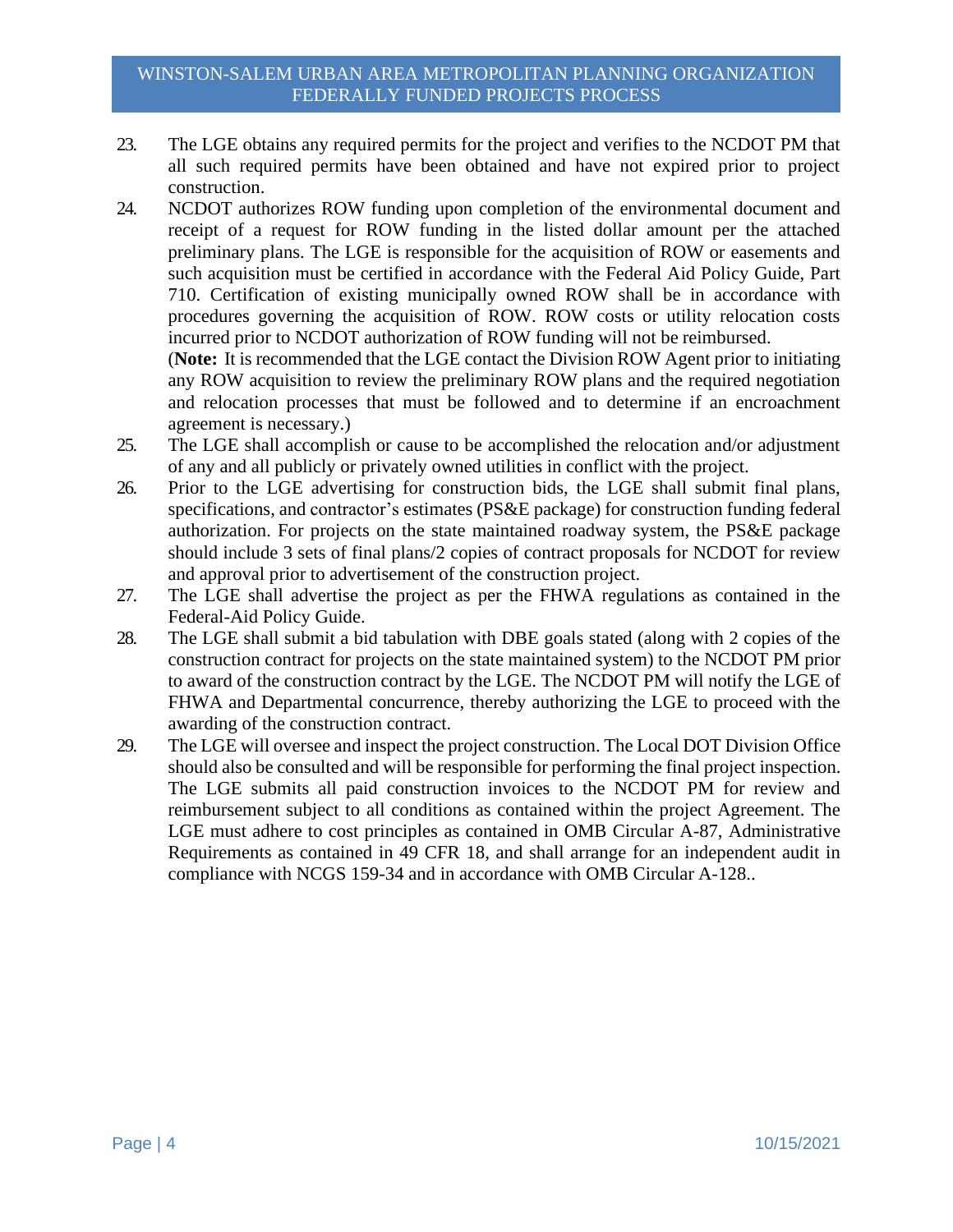## **WSMPO Policies**

- 1. The Biannual *call for project*s will be held after the release of the STIP. This will give an opportunity for projects that were not selected through Prioritization to be considered for STBG-DA and TA-DA funding.
- 2. Funding may be distributed as follows:

| <b>Bicycle and Pedestrian</b> | 40% |
|-------------------------------|-----|
| Greenway                      | 20% |
| Intersections                 | 5%  |
| Small Roadway                 | 5%  |
| <b>WSTA</b>                   | 7%  |
| <b>PART</b>                   | 5%  |
| Davidson Transit              | 3%  |
| Reserve                       | 10% |
| <b>Planning Studies</b>       | 5%  |

This funding distribution is subject to change based on the MPO's current needs

- 3. A Project application form must be COMPLETED and submitted along with other supporting documentation such as studies, traffic counts, crash data, etc. in order for a project to be evaluated (Attached). (**Note:** The Application form will assist in identifying potential pitfalls such as utility and ROW conflicts.)
- 4. Total project cost estimate must include 10% for NCDOT processing cost
- 5. Programming STBG-DA funds that have yet to be allocated to the MPO is prohibited. (**Note:** Estimates of capital cost, ranging from detailed engineer's estimates to planninglevel cost estimates, should be as refined as appropriate for the project's stage in the project development process. Cost estimates used to program or setting aside future funds will more than likely need to be revised in the future, resulting in the need for additional funds.)
- 6. Only Safety and STIP projects partially funded by the NCDOT may be brought to the attention of the TAC and considered for funding outside of the scheduled *Call for Projects*. (**Note:** There is a limited amount of funds available for each *Call for Projects*. Consideration of any project that was not approved by the TAC during the Call for Projects reduces the contingency funds for the approved projects.)
- 7. During each call for projects 10% of the available STBG-DA funds will serve as a contingency for the cumulative total of project costs approved. The TAC has the authority to grant additional STBG-DA funds for projects upon request under reasonable circumstances.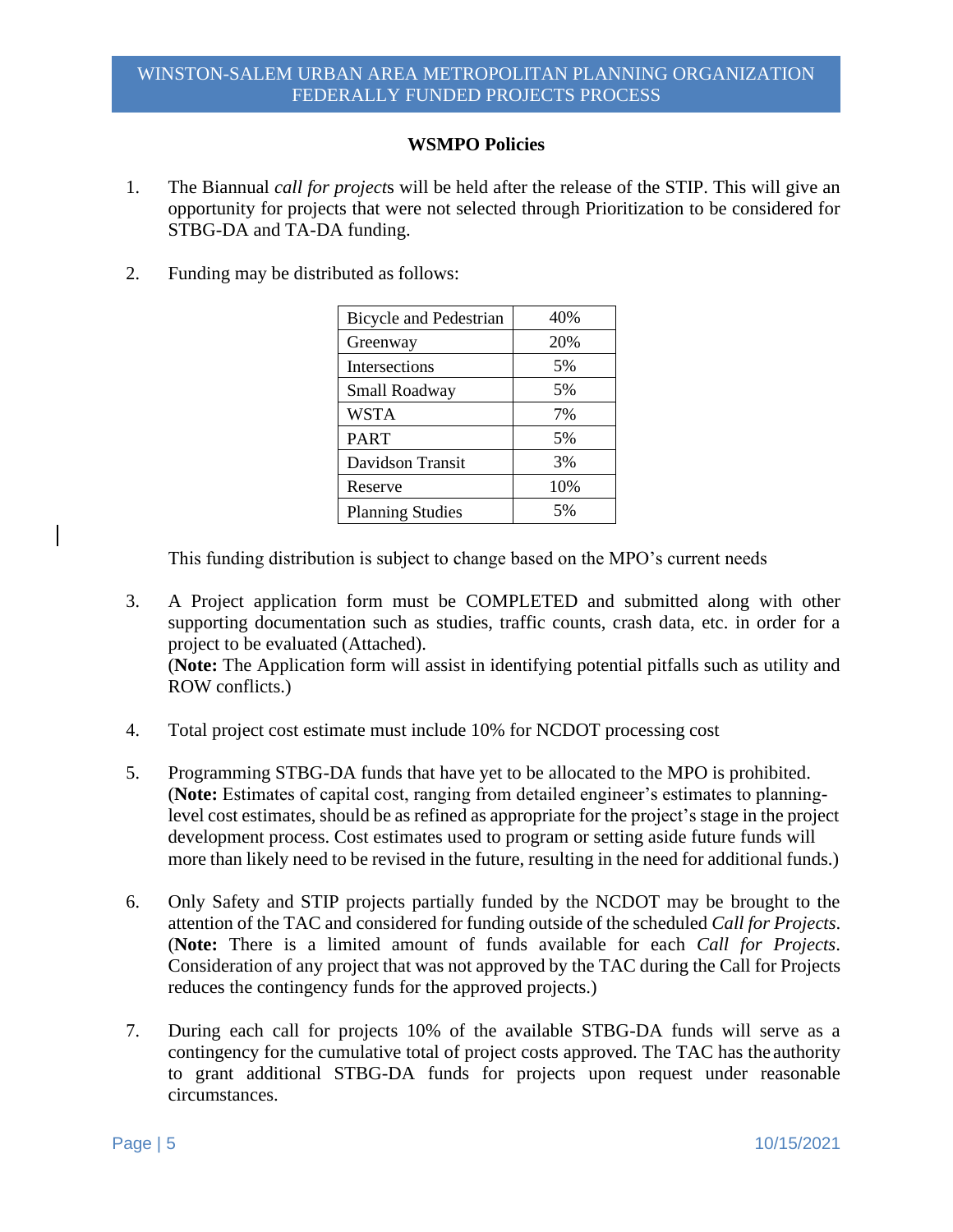(**Note:** Adhering to the budget established for a given Call for Projects ensures that subsequent Calls occur without delay. From 2009 to 2014 the average cost increase approved by the TAC was 73% above the original cost estimate.)

- 8. An executed Locally Administered Project Agreement with the State must be in place no later than nine (9) months after Programming in the STIP by the NC Board of Transportation. If a project fails to secure an executed agreement funding is revoked and the project must be resubmitted during the next call for projects. (**Note:** Prompt project delivery has significant benefits: Reduces risk of funds subject to lapse; demonstrates that the MPO can spend its yearly allocation of funds; reduces the impact on the MPO subject to federal rescission.)
- 9. If an approved project is canceled, the associated STBG-DA funds remaining revert back to the MPO's unobligated balance. If a Municipality decides to cancel a Project without the concurrence of the NCDOT, the Municipality shall reimburse the NCDOT one hundred percent (100%) of all costs expended by the NCDOT associated with the Project.
- 10. Once a project is approved for funding, scope changes that result in a category shift are prohibited. For example, a sidewalk project's scope can't be modified to include a lane widening. (**Note:** Project categories are identified prior to each *Call for Projects*. Typical categories: Intersection Improvements, Small Roadway Improvements, and Bicycle and Pedestrian Improvements. Projects are ranked per category and funding is awarded to select projects

in each category. Scope modification often result in the need for additional STBG-DA

11. Once a project is approved for funding, scope changes that deviate from the location of the approved project are prohibited. For example, an intersection improvement project at location A cannot become an intersection improvement project at location B. (**Note:** Each project is evaluated based on the parameters submitted during the Call for Projects. Changing a project's location introduces new variables that must be evaluated before an award of funding.)

funds.)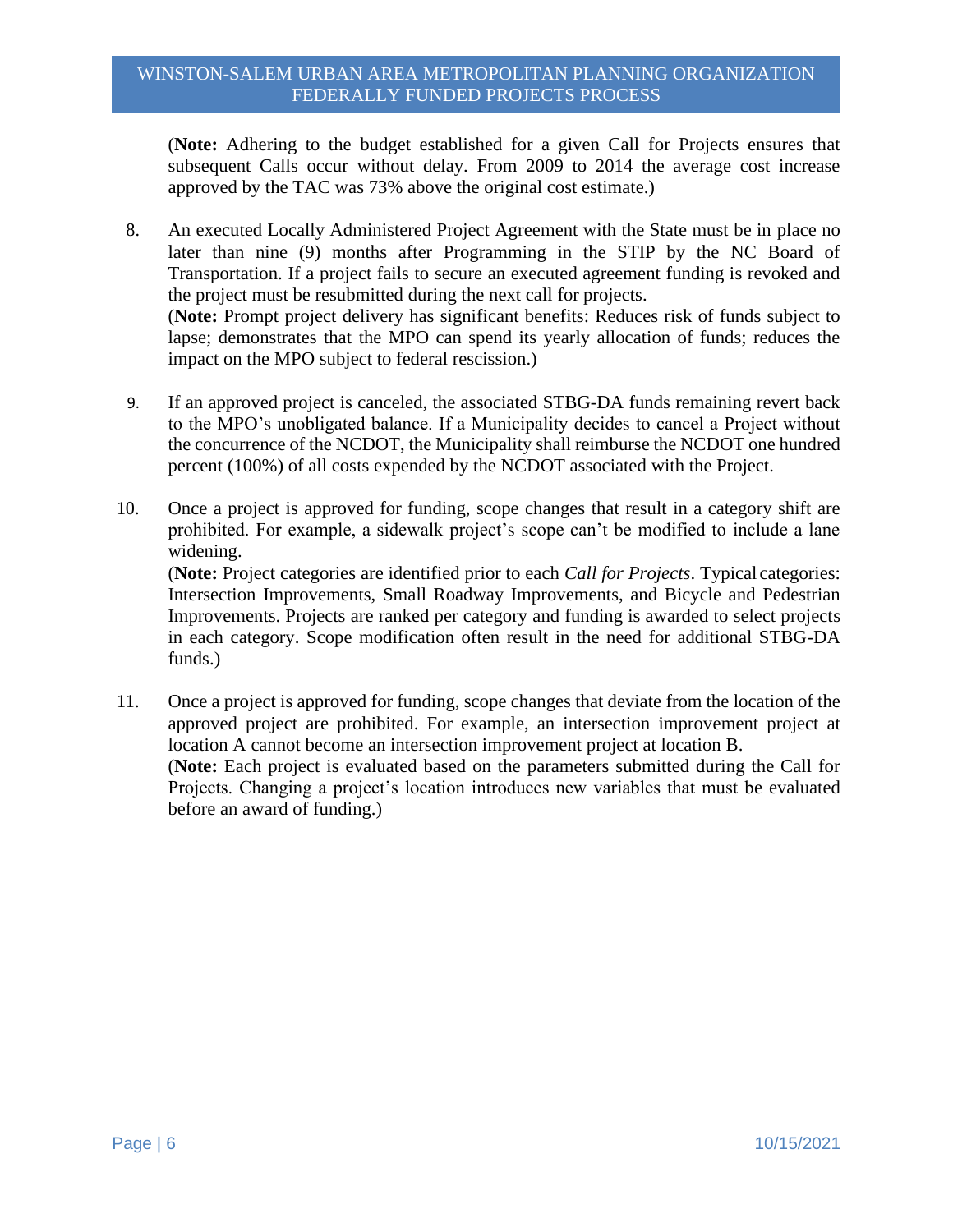# **STP-DA/TAP Programming Schedule**

| 1                       | Available STBG-DA and TA-DA funds Identified   | November, 2021           |
|-------------------------|------------------------------------------------|--------------------------|
| $\overline{2}$          | MPO staff develops a Draft Fiscal Year Program | November, 2021           |
| 3                       | <b>Federal Funding Workshop</b>                | <b>November 17, 2021</b> |
| $\overline{\mathbf{4}}$ | <b>Biennial Call for Projects</b>              | <b>January 4, 2022</b>   |
| 5                       | <b>Project Selection Committees</b>            | February, 2022           |
| 6                       | <b>TAC Review</b>                              | March 17, 2022           |
| 7                       | <b>TAC Action</b>                              | May 19, 2022             |
| 8                       | <b>STIP Programing</b>                         | <b>August, 2022</b>      |
| 9                       | Project Implementation                         | September, 2022          |
| 10                      | Project Agreement Deadline                     | June, 2022               |
| 11                      | Available STBG-DA and TA-DA funds Identified   | October, 2022            |
| 12                      | MPO staff develops a Draft Fiscal Year Program | October, 2022            |
| 13                      | <b>Federal Funding Workshop</b>                | November, 2022           |
| 14                      | <b>Biennial Call for Projects</b>              | January, 2023            |
| 15                      | <b>Project Selection Committees</b>            | February, 2023           |
| 16                      | <b>TAC Review</b>                              | March, 2023              |
| 17                      | <b>TAC</b> Action                              | May, 2023                |
| 18                      | <b>STIP Programing</b>                         | July, 2023               |
| 19                      | Project Implementation                         | <b>August</b> , 2023     |
| 20                      | Project Agreement Deadline                     | March, 2023              |